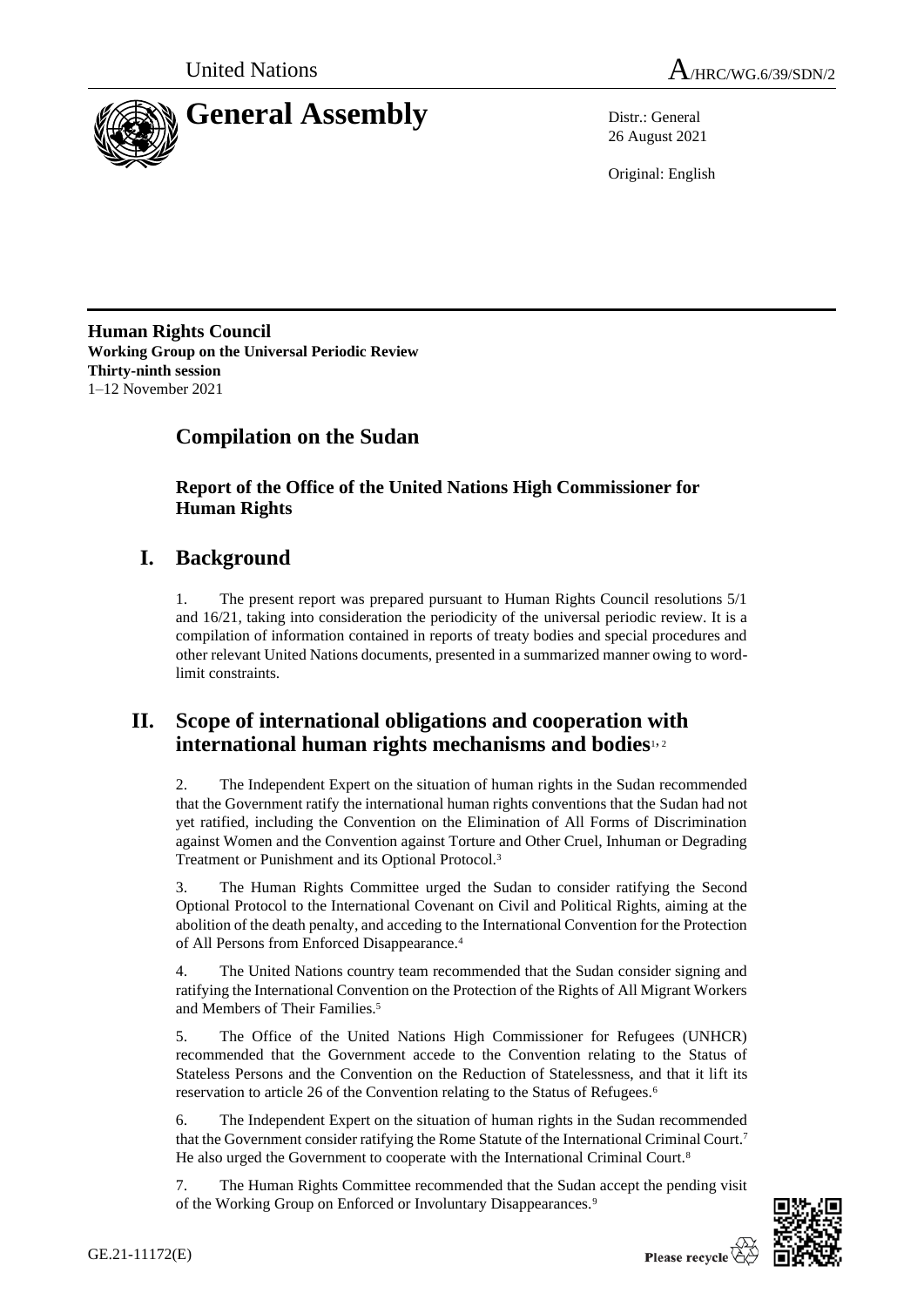## **III. National human rights framework**<sup>10</sup>

8. The Independent Expert on the situation of human rights in the Sudan welcomed the reports on the endorsement of the Miscellaneous Amendments Act by the Joint Council in July 2020, which provided for amendments to the Criminal Code of 1991. The amendments included the abolishment of the crime of apostasy, removal of the death penalty for murders committed by children, and removal of the death penalty and flogging for sodomy. The Act also criminalized actions that included gender-based discrimination and provided for better protection for women's rights.<sup>11</sup>

9. The Independent Expert encouraged the Government to enact further law reforms to ensure the country's conformity with international human rights standards. In particular, he encouraged the Government to repeal provisions that imposed the death penalty for crimes other than the most serious crimes, including abolishing the death penalty, as prescribed in the Criminal Act of 1991, for the offences of undermining the constitutional order, espionage and adultery.<sup>12</sup>

10. He called upon the Government to swiftly establish the 12 independent commissions provided for in the constitutional document, in particular those pertaining to peace, legal reform, transitional justice, human rights, women's rights and gender equality, and in that context, ensure a consultative approach to reform the existing National Human Rights Commission with a broad mandate to protect and promote human rights, including economic, social and cultural rights, in compliance with the principles relating to the status of national institutions for the promotion and protection of human rights (the Paris Principles).<sup>13</sup>

11. The United Nations Educational, Scientific and Cultural Organization (UNESCO) indicated that it was recommended that the Government establish a transitional commission for media and information reform, composed of independent experts from the media, the law, civil society and academia with powers to advise on new media laws and to consider proposals and recommend licensing of new broadcasting services.<sup>14</sup>

## **IV. Implementation of international human rights obligations, taking into account applicable international humanitarian law**

## **A. Cross-cutting issues**

## **1. Equality and non-discrimination**<sup>15</sup>

12. The Human Rights Committee was concerned about the persistence of entrenched discriminatory provisions in legislation, in particular in the areas of family law and personal status, and regarding sexual orientation. The Committee noted that article 31 of the Interim Constitution did not define discrimination, nor did it provide for a list of prohibited grounds of discrimination. The Committee recommended that the Sudan enact comprehensive legislation providing full and effective protection against discrimination in all spheres and containing a non-exhaustive list of prohibited grounds of discrimination, including sexual orientation and gender identity.<sup>16</sup>

13. The United Nations country team recommended that the Sudan amend its discriminatory laws and consider adopting a comprehensive anti-discrimination law to promote equality and fight against discrimination based on gender, ethnicity, religion, region, disabilities, sexual orientation or other social status.<sup>17</sup>

14. The Committee on the Rights of Persons with Disabilities recommended that the Sudan review article 3 of the Persons with Disabilities Act of 2017 to explicitly prohibit discrimination on the basis of disability and to ensure that denial of reasonable accommodation was recognized as a form of disability-based discrimination. It also recommended including those provisions in the forthcoming draft Constitution, so as to provide the highest legal protection against disability-based discrimination and multiple and intersectional forms of discrimination faced by persons with disabilities.<sup>18</sup>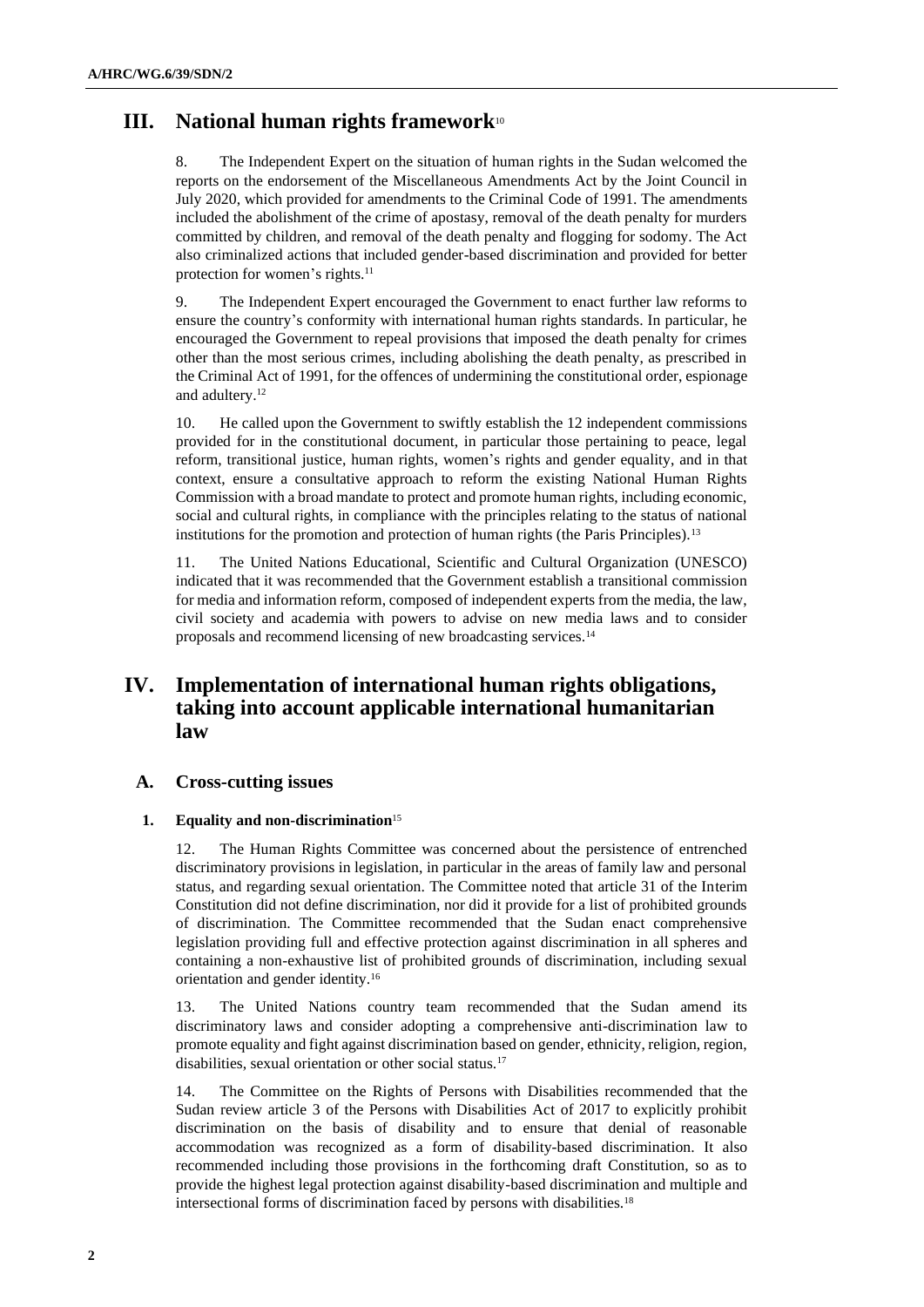15. UNHCR recommended that the Government remove all sex discrimination in the domestic nationality law to ensure that women had equal rights to those of men to confer their nationality on their children, retain and change their nationality, and confer their nationality on their spouse.<sup>19</sup>

#### **2. Development, the environment, and business and human rights**<sup>20</sup>

16. The United Nations country team recommended that the Sudan create an independent monitoring body for the environmental, social and human rights impacts of natural resourcerelated and other large infrastructure projects, including for people subject to involuntary resettlement and loss of land.<sup>21</sup>

## **B. Civil and political rights**

#### **1. Right to life, liberty and security of person**<sup>22</sup>

17. The Independent Expert on the situation of human rights in the Sudan noted that the events in early April 2019 had marked an apex of reported excessive use of force against protesters by security forces, particularly by members of the National Intelligence and Security Services. According to multiple reports, security forces had stormed and raided hospitals, mosques, university campuses and houses. On 8 April 2019, the Government had stated that 46 people had been killed since the beginning of the protests in December 2018. However, human rights groups and the Central Committee of Sudanese Doctors, which was affiliated with the Sudanese Professionals Association, had later suggested that the death toll had exceeded 100 between December 2018 and April 2019. Reports also suggested that an enormous number of protesters had been arbitrarily arrested, including opposition leaders, political activists, journalists, members of civil society, doctors, university professors, engineers and students.<sup>23</sup>

18. The Special Rapporteur on the human rights of internally displaced persons and the Special Rapporteur on extrajudicial, summary or arbitrary executions noted that, on 16 and 17 January 2021, intercommunal violence leading to clashes between Arab nomads and the non-Arab ethnic Masalit in West Darfur affecting the Krinding and Abu Zar camps for internally displaced persons had reportedly killed 163 people, injured 217 and displaced 50,000 people. Civilian property had been damaged and looted. On 18 January, clashes between the Rizeigat and Fallata communities in Graida, in South Darfur, had reportedly resulted in the killing of 72 people. More than 70 had been injured and about 100 families displaced. The Special Rapporteurs urged the Government of the Sudan to step up its efforts to protect civilians, including those who had been internally displaced, to prevent further displacements and to advance solutions to internal displacement by promptly and fully implementing its National Plan for the Protection of Civilians.<sup>24</sup>

19. The Independent Expert on the situation of human rights in the Sudan called upon the Government to accelerate efforts, especially in relation to Darfur, to take rapid, tangible and applicable measures to translate the national protection strategy through the deployment of professional, equipped and trusted security in protection hotspots, and reinforce the protective environment, building on the dividends of the State liaison functions model, ensuring the expansion of human rights and rule-of-law institutions and the extension of State authority. He also called upon the Government to facilitate and support the establishment of community reconciliation mechanisms in the regions affected by the conflict in order to prevent and resolve the resurgence of intercommunal conflicts, including by incorporating human rights and accountability principles into local resolution mechanisms.<sup>25</sup>

20. The Human Rights Committee was concerned that the death penalty remained imposed for crimes other than the most serious crimes, within the meaning of article 6 (2) of the International Covenant on Civil and Political Rights, meaning crimes involving intentional killing. It urged the Sudan to amend article 27 of the Criminal Code so as to revoke stoning and crucifixion as an officially sanctioned punishment under the national law of the State. It also urged the Sudan to consider imposing a moratorium on the death penalty and in the meantime, revising the Criminal Code and the Prevention of Human Trafficking Act, so as to make them strictly compliant with article 6 (2) of the Covenant, and restricting the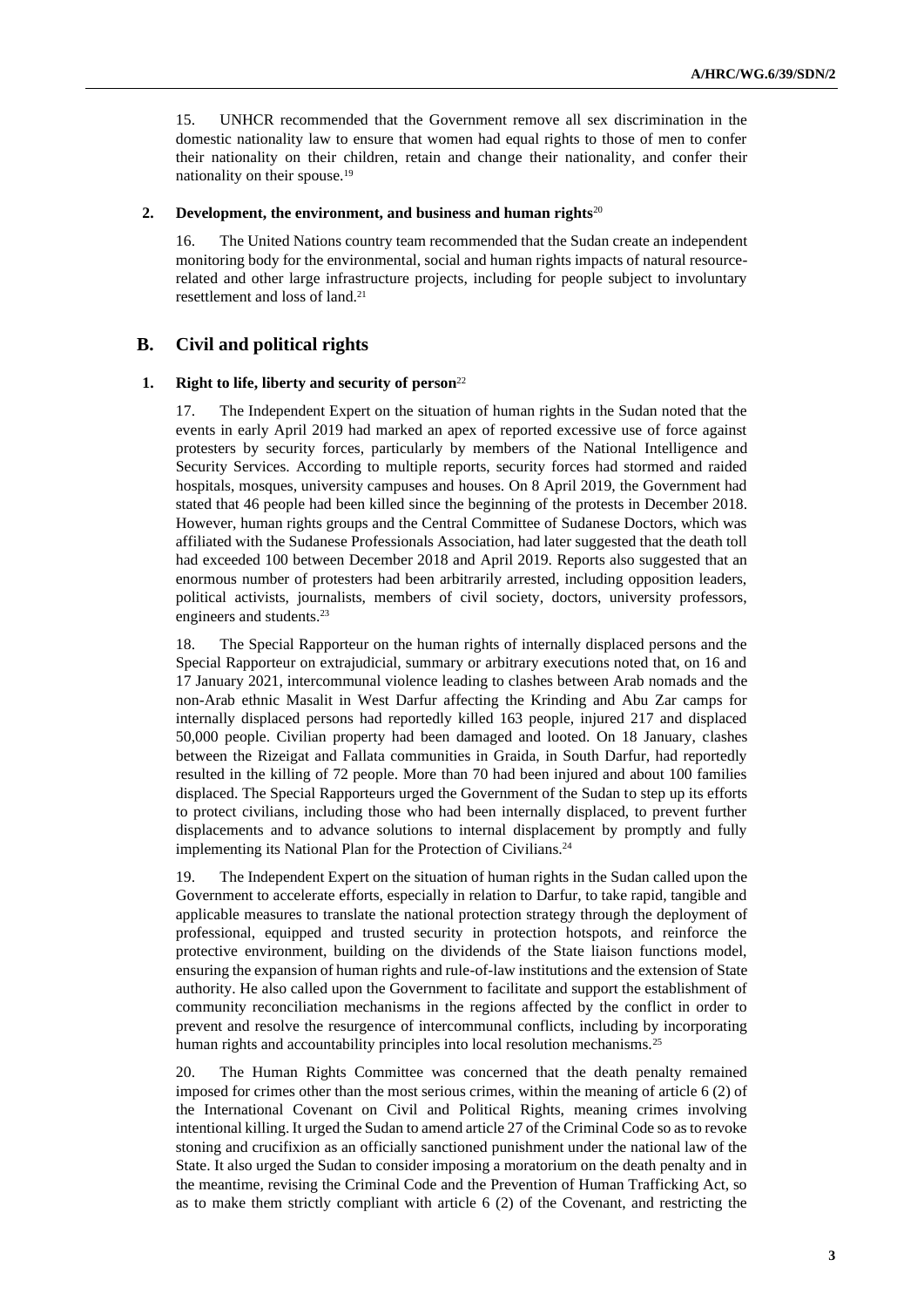crimes for which the death penalty could be imposed to the most serious ones, understood to be crimes involving intentional killing.<sup>26</sup>

21. The same Committee recommended that the Sudan resolve all cases of enforced disappearance and conduct investigations without delay; ensure that the victims of enforced disappearance and their relatives were informed of the progress and results of the investigation; identify those responsible, and ensure that they were prosecuted and punished with appropriate penalties that were commensurate with the gravity of their crimes; and ensure that victims of enforced disappearance and their families were provided with full reparation, including rehabilitation, satisfaction and guarantees of non-repetition.<sup>27</sup>

#### **2. Administration of justice, including impunity, and the rule of law**<sup>28</sup>

22. The Independent Expert on the situation of human rights in the Sudan noted that, following the fall of the former regime, in April 2019, the new authorities had issued warrants for the arrest of 23 leaders of the former regime, in accordance with the Emergency and Protection of the Public Safety Act of 1997. Those leaders included ousted President Al-Bashir and two of his high-ranking assistants, who accounted for three of the five Sudanese nationals indicted by the International Criminal Court for war crimes and crimes against humanity in Darfur.<sup>29</sup>

23. The Independent Expert had received information that leaders of the former regime had been detained in Kober Central Prison in Khartoum and that their files had been referred in November 2019 to the Attorney General. Since then, investigations had been initiated against them with regard to several cases, and monthly renewals of their pretrial detentions had been handled by the Criminal Court of Khartoum on the basis of requests from the prosecutors, in accordance with the Criminal Procedures Act of 1991. As at the Independent Expert's time of writing, in July 2020, 4 of the 23 detainees had been released on bail.<sup>30</sup>

24. The Independent Expert noted that, on 14 December 2019, the ousted President had been convicted of money-laundering and corruption and had been sentenced to two years' detention in a State-run reform centre; however, he remained detained in Kober Central Prison in Khartoum. The Independent Expert had received information that, on 31 March 2020 the Attorney General, in his capacity as the head of the committee investigating the coup d'état of 1989, had issued warrants for the arrest of 36 other suspects, among them, 16 out of the 19 detained leaders of the former regime. Overall, 30 suspects had been arrested and 6 remained at large. Subsequently, the Attorney General had released 11 of the 30 on bail after the investigation had been finalized.<sup>31</sup>

25. The Independent Expert acknowledged that the establishment of the National Independent Investigation Committee, mandated to conduct a transparent, meticulous investigation into violations committed on 3 June 2019 and other related incidents, was a crucial step towards justice and accountability for the criminal acts committed during the events that had taken place in Khartoum on 3 June 2019 and the following days. However, he remained concerned at the delays in delivering justice and providing effective remedies to the victims who had fought for the revolution. He urged the Government to extend its support to the Committee to enable the effective implementation of its mandate. He also urged the Committee to do its utmost to secure justice and reparation for victims, and to hold all those responsible to account, without exception, in accordance with the due process rules established by international standards.<sup>32</sup>

26. The Independent Expert called upon the Government to establish a comprehensive, consultative and holistic victim-centred transitional justice process led by the transitional justice commission to redress past abuses, including gender-related crimes, and to prevent their recurrence.<sup>33</sup> The United Nations country team noted that parties to the Juba Agreement for Peace in the Sudan had agreed to establish transitional justice mechanisms, including specific mechanisms for Darfur and the two areas (Blue Nile and South Kordofan) and had granted the International Criminal Court unhindered access to the Sudan. In December 2020, a draft law on the transitional justice commission had been adopted by the Ministry of Justice for wider consultations with civil society.34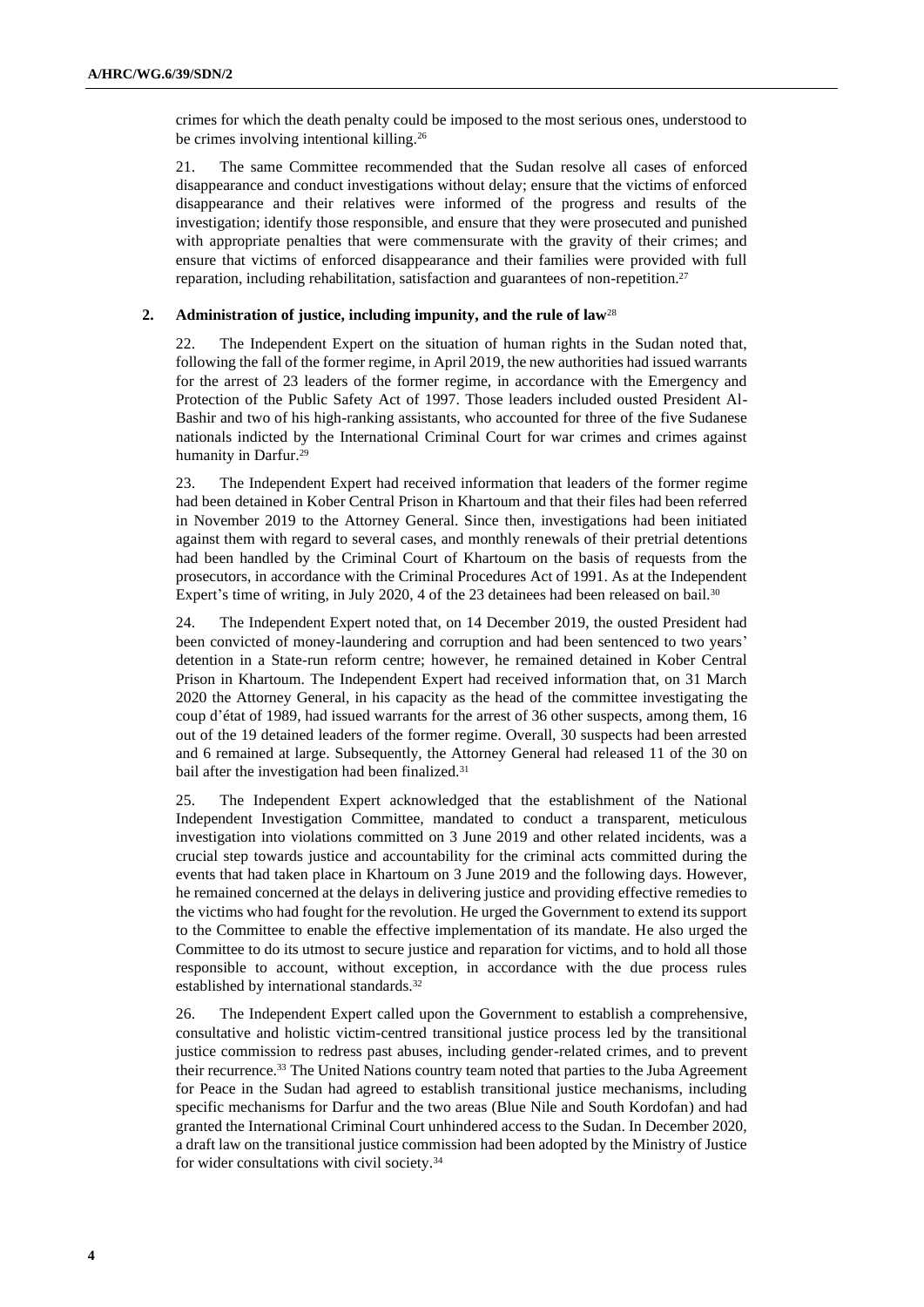#### **3. Fundamental freedoms**<sup>35</sup>

27. The Human Rights Committee recommended that the Sudan repeal article 126 of the Criminal Code and amend legislative provisions that violated freedom of thought, conscience, religion and expression; refrain from interfering in worship by persons who did not follow the official religion, for example by destroying places of worship, if the interference was not based strictly on the requirements of necessity and proportionality; and ensure that all persons, including atheists and those who had renounced the Muslim faith, were able to fully exercise their freedom of thought, conscience and religion.<sup>36</sup>

28. The Independent Expert on the situation of human rights in the Sudan was concerned by new legal developments that restricted freedom of expression and imposed harsh penalties. On 31 May 2020, the Joint Council had passed the Law for Protecting Doctors, Medical Personnel and Health Facilities, with a view to deterring the repeated assaults on doctors and health workers in the Sudan amid the coronavirus disease (COVID-19) pandemic. While noting the Government's intention to protect medical personnel, the law also restricted freedom of expression. Under the heading of "crimes and punishments", the law stipulated that publishing misleading or incorrect information that affected the performance of medical personnel could be punishable with imprisonment for up to 10 years.<sup>37</sup>

29. The Human Rights Committee was concerned at allegations that police and security officers used excessive force to disperse demonstrations. That had reportedly happened, for example, during crackdowns on anti-austerity protests in January 2018, when live ammunition, rubber bullets and tear gas had allegedly been used against demonstrators, resulting in the death and injury of several protesters. The Committee indicated that the Sudan must: (a) refrain from prosecuting demonstrators and meeting organizers for exercising their right of assembly; and (b) ensure that the Basic Principles on the Use of Force and Firearms by Law Enforcement Officials were implemented, through measures to ensure that law enforcement personnel did not use excessive force during demonstrations.<sup>38</sup>

30. The same Committee recommended that the Sudan review its legislation and practice to: (a) ensure that any restrictions on the exercise of freedom of expression, assembly and association complied strictly with the requirements set out in the Covenant; and (b) release from prison all persons whose convictions had stemmed from their having exercised their rights to freedom of expression, association and peaceful assembly, and grant those persons full compensation for the harm suffered.<sup>39</sup>

#### **4. Prohibition of all forms of slavery**<sup>40</sup>

31. The Committee of Experts on the Application of Conventions and Recommendations of the International Labour Organization requested the Government to indicate the measures taken to implement the objectives of the National Action Plan to combat human trafficking, as well as the results achieved in that regard, and whether a new anti-trafficking plan had been developed. The Committee also requested the Government to provide information on the cases of trafficking of persons that had been identified, investigated and prosecuted, as well as on the number of convictions handed down by the courts specially established for the implementation of the Combating of Human Trafficking Act of 2014, and the specific penalties imposed on perpetrators. Lastly, the Committee requested the Government to provide information on any measures taken to ensure protection and assistance to victims of trafficking, as well as the number of victims who had benefited from such assistance.<sup>41</sup>

32. The same Committee noted with concern the high incidence of grave violations involving children, including abductions for forced labour. It urged the Government to take immediate measures to ensure that thorough investigations and prosecutions of offenders who had abducted children aged under 18 years for forced labour were carried out and that sufficiently effective and dissuasive sanctions were imposed in practice. It requested the Government to provide information on the activities undertaken by the National Committee for Combating Trafficking in eliminating the practice of abduction of children for forced labour and the results achieved.<sup>42</sup>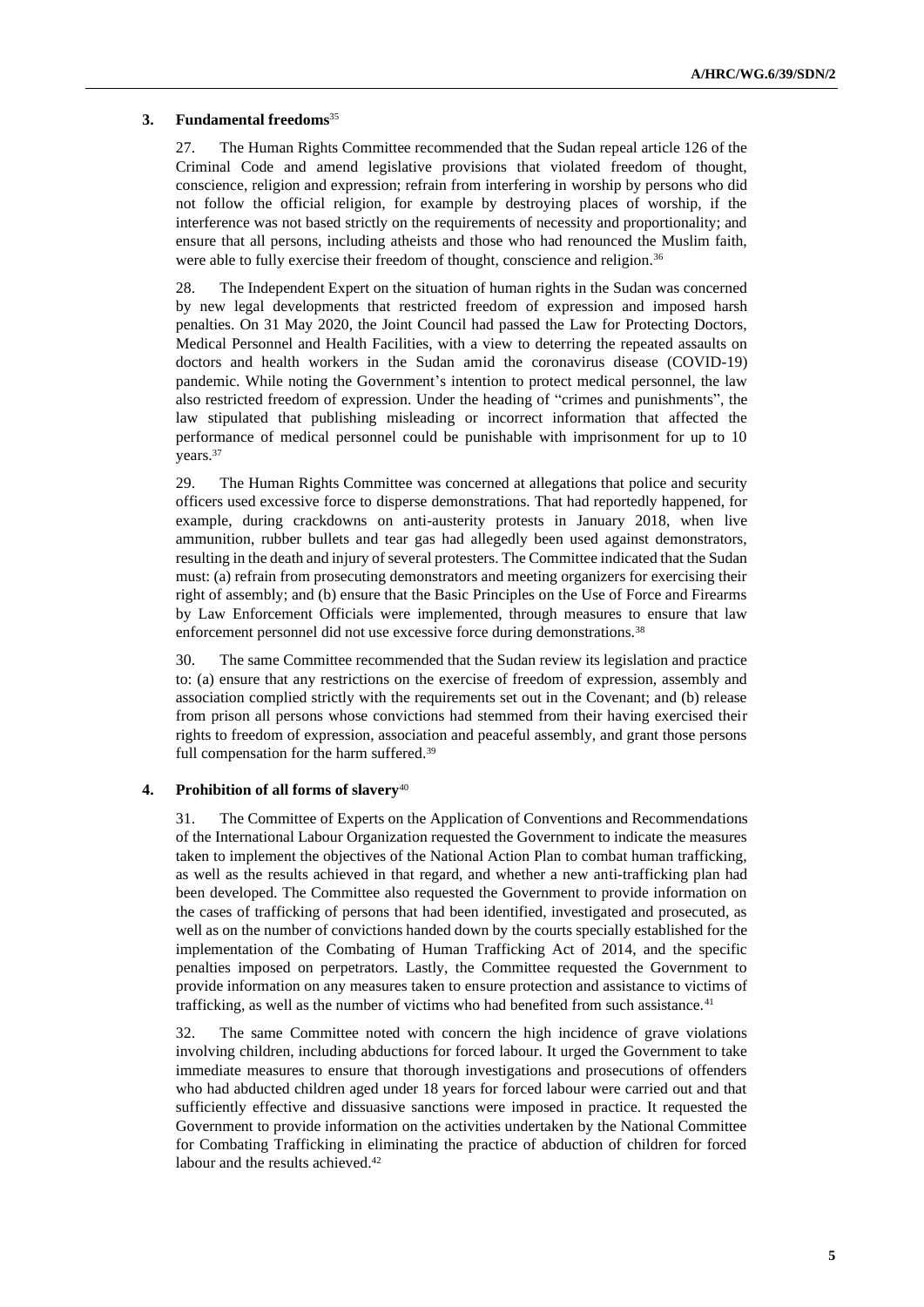## **C. Economic, social and cultural rights**

### **1. Right to work and to just and favourable conditions of work**<sup>43</sup>

33. The Independent Expert on the situation of human rights in the Sudan noted that physical distancing measures had severely hit the service sector, which absorbed over a million workers, mostly in low-income and casual jobs. Consequently, there was a high risk that many businesses would fail if the disruption of normal business operations continued. The informal hospitality sector, notably the work of women tea sellers, was impacted through the general reduction of the economy. If left unaddressed, rising levels of urban poverty could lead to protests again, compromising the democratic transition of the Sudan and creating political instability that could complicate its development trajectory.<sup>44</sup>

### **2. Right to social security**<sup>45</sup>

34. The United Nations country team noted that, in February 2020, the Government had introduced the Sudan Family Support Programme, a two-year multi-donor project aimed at assisting poor families and households to cope with the negative impact of the COVID-19 pandemic. Under the programme, the Government aimed to distribute 1,900 Sudanese pounds (approximately US\$ 5) as a direct monthly cash transfer to poor and vulnerable families. The Programme was expected to benefit 80 per cent of Sudanese families. While it was a commendable step, the project had yet to yield results. The United Nations country team recommended that the Sudan develop the necessary legislation and policies to create an integrated social protection system so that everyone in a vulnerable situation, including those engaged in the informal sector, had access to social protection.<sup>46</sup>

35. The Committee on the Rights of Persons with Disabilities was concerned that social protection and poverty alleviation measures for families in vulnerable circumstances did not meet the basic needs of persons with disabilities. It recommended that the Sudan: (a) review its social protection and poverty alleviation schemes with the aim of guaranteeing an adequate standard of living for persons with disabilities, including through compensation schemes in the form of allowances that would enable persons with disabilities to meet disability-related expenses; and (b) empower and promote the economic inclusion of all persons, irrespective of their disability status.<sup>47</sup>

## **3. Right to an adequate standard of living**<sup>48</sup>

36. The Independent Expert on the situation of human rights in the Sudan noted that longstanding discrimination and inequality continued to plague Sudanese society, negatively impacting the enjoyment of economic, social and cultural rights. Disparities in the enjoyment of those rights remained high, with the conflict-affected regions being particularly disadvantaged, as extreme poverty remained widespread and access to food, education, health services and safe drinking water were limited. Those disparities had remained root causes of civil unrest and conflicts in the Sudan.<sup>49</sup> He was of the view that the realization of the economic and social rights of the Sudanese people was key to long-term stability in the Sudan. He called upon the Government to effectively implement the national poverty reduction strategy in order to address the root causes of inequalities in the country.<sup>50</sup>

37. The United Nations country team recommended that the Sudan ensure that economic reforms protected the minimum core content of economic, social and cultural rights and did not disproportionately affect marginalized groups. It also recommended, in that regard, that the Sudan adopt a comprehensive national poverty reduction strategy using a human rightsbased approach that addressed inequality in the realization of those rights.<sup>51</sup>

38. The Independent Expert on the situation of human rights in the Sudan expressed concern that the COVID-19 pandemic might compromise the chances of the Sudan to achieve the Sustainable Development Goals. Throughout the country, 58 per cent of households could not afford a basic daily food basket. Over 2.7 million children suffered from acute malnutrition. The number of people needing humanitarian assistance had risen from 5.2 million in 2015 to 9.3 million in 2020, an increase of more than 75 per cent. A total of 6.2 million people suffered from extreme poverty, evidenced by severe acute food insecurity. The Independent Expert was concerned that the pandemic would impact food availability and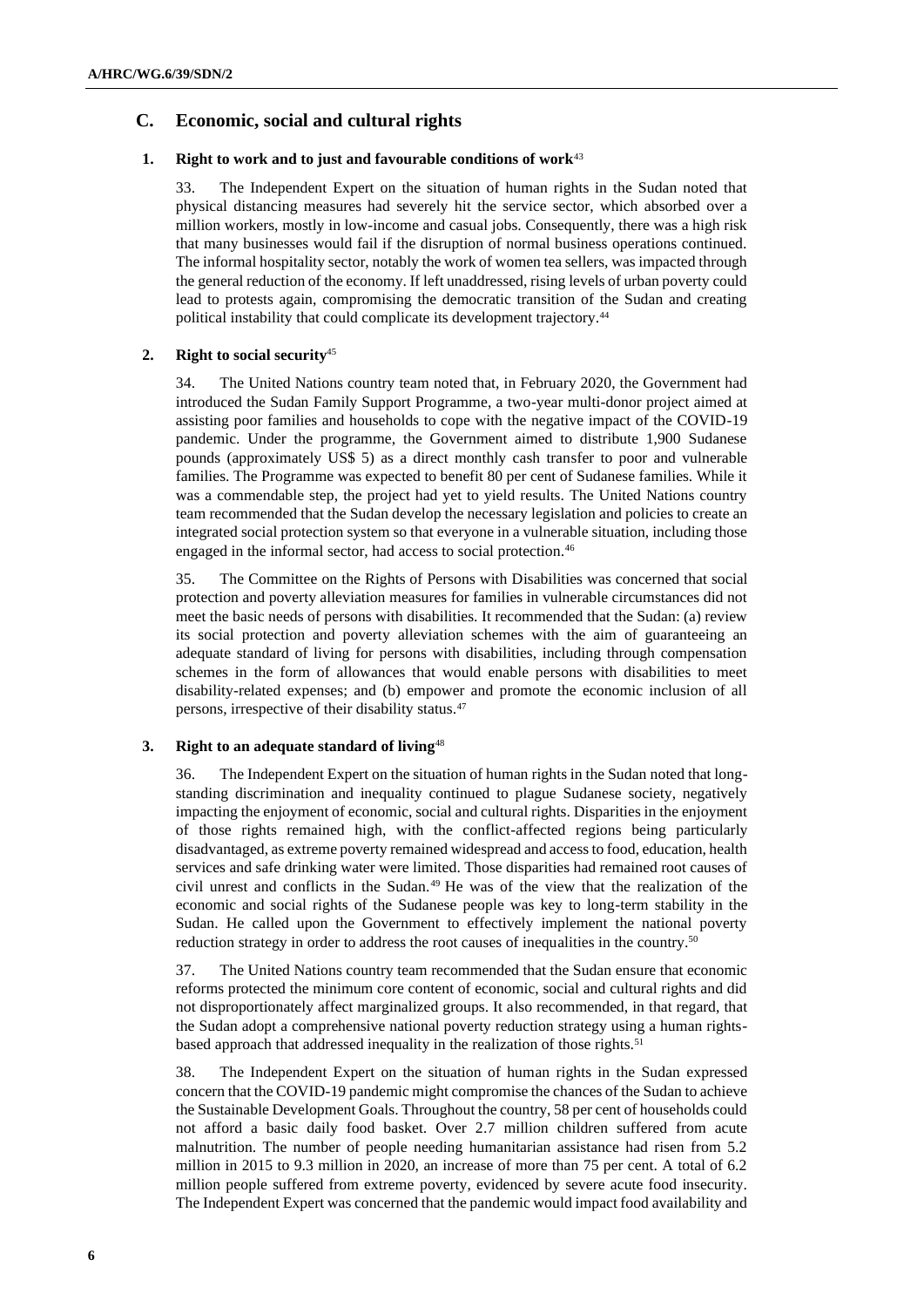accessibility, thus increasing the threat of hunger and malnutrition. Food insecure populations, including internally displaced persons, refugees, migrants, returnees, host communities and women and children, had limited coping mechanisms to buffer the impact.<sup>52</sup>

39. The United Nations country team recommended that the Sudan take urgent steps to address food insecurity for the poorest and most marginalized segments of the population. It also recommended that measures aimed at providing immediate support to satisfy people's dietary needs should be put in place, including through the provision of food and nutrition assistance.<sup>53</sup>

40. The United Nations country team also recommended that the Sudan formulate a comprehensive national housing strategy, ensuring broader participation of national stakeholders, addressing the short, medium and long-term housing needs of its population and ensuring that housing was accessible, affordable, adequate and culturally acceptable to everyone, including vulnerable groups such as internally displaced persons and refugees.<sup>54</sup>

## **4. Right to health**<sup>55</sup>

41. The United Nations country team recommended that the Sudan: (a) take concrete measures to ensure access to an essential primary health package for all, the appropriate training of medical personnel and the provision of a sufficient number of personnel and health-care facilities; (b) fully integrate a human rights perspective into mental health and community services, particularly through the introduction of updated policies, legislation and appropriate action plans; (c) ensure that sufficient financial resources were allocated to health services within the national budget; and (d) ensure that sexual and reproductive health rights were respected, protected and fulfilled, on the basis of substantive equality, taking measures to address the disproportionate impact of COVID-19.<sup>56</sup>

42. The Independent Expert on the situation of human rights in the Sudan noted that, in response to the COVID-19 pandemic, the Government had declared a public health emergency on 16 March 2020. It had closed all airports, ports and land crossings, schools and universities. The Government had also declared a full lockdown in Khartoum, beginning on 18 April, to contain further local transmission. The Independent Expert expressed concern that the COVID-19 pandemic had arisen as an imminent humanitarian threat to the Sudan and had added to the challenges of internal conflicts, political transition, economic crisis and impunity.<sup>57</sup>

43. The Human Rights Committee was concerned about the criminalization of voluntary termination of pregnancy under article 135 of the Criminal Code, save under limited circumstances, leading women and girls to resort to unsafe abortion in conditions that put their lives and health at risk. It recommended that the Sudan amend its legislation to provide safe, legal and effective access to abortion to protect the life and health of pregnant women or girls at risk, in cases in which carrying a pregnancy to term would cause the woman substantial pain or suffering, most notably when the pregnancy was the result of rape or incest or was not viable. Furthermore, it recommended that the Sudan ensure that women and girls who had abortions, and the physicians assisting them, were not subjected to criminal sanctions, and that it also ensure access to adequate sexual and reproductive health-care services, contraception and education for men, women and adolescents throughout the country.<sup>58</sup>

#### **5. Right to education**<sup>59</sup>

44. UNESCO noted that the Sudan should be encouraged to: (a) fully implement the Convention against Discrimination in Education; (b) harmonize its legislation and policy with the new constitutional declaration in order to clarify the length of compulsory and free education, and take the opportunity to legally guarantee 12 years of free education, of which 9 were compulsory, to comply with international commitments; (c) amend its legislation in order to set the minimum age of marriage as 18 years old for boys and girls; (d) explicitly prohibit corporal punishment in its legislation; and (e) submit regularly comprehensive national reports for the periodic consultations on the UNESCO education-related standardsetting instruments, notably the Convention against Discrimination in Education.<sup>60</sup>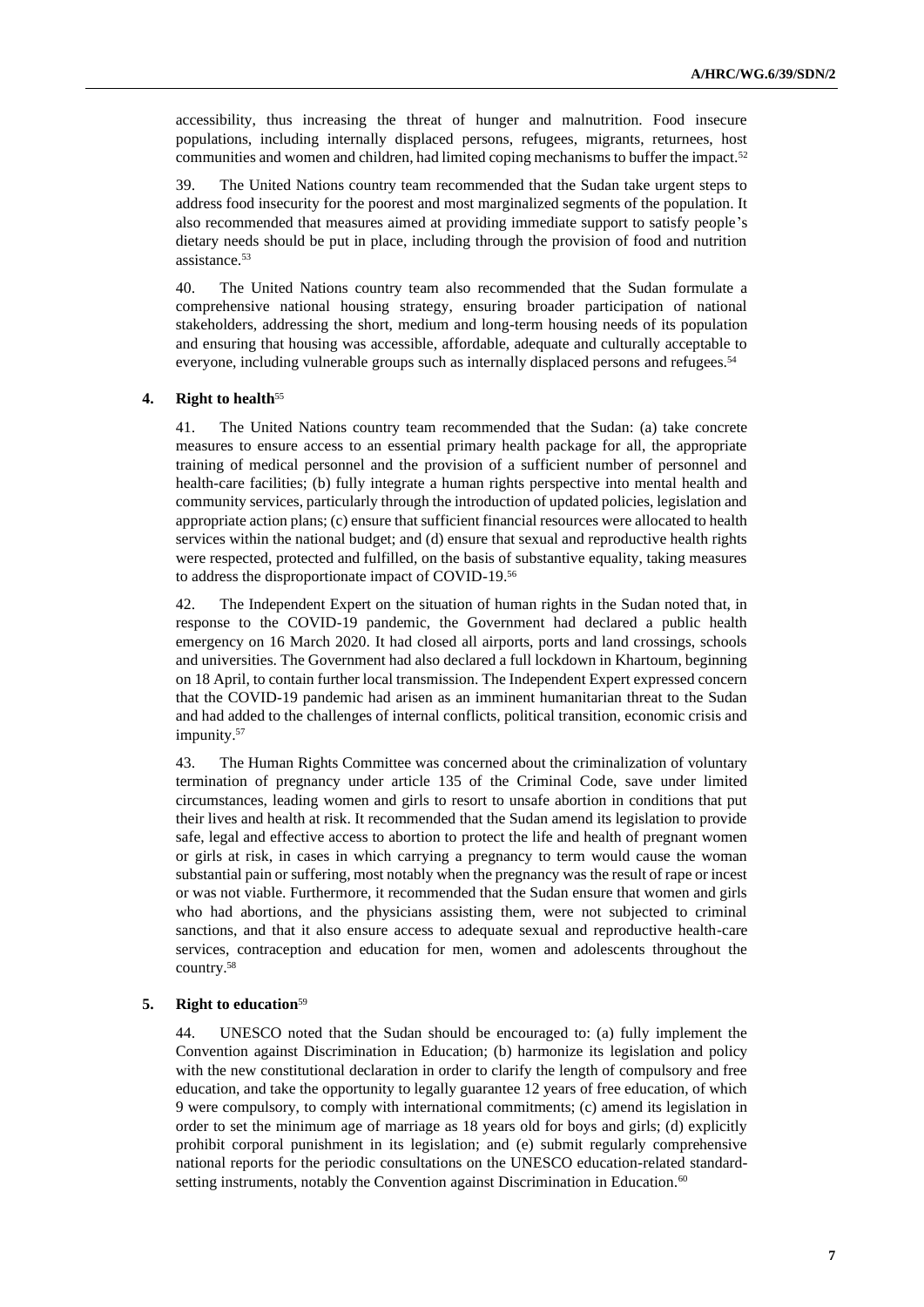45. The United Nations country team noted that the efforts of the Sudan to implement universal basic education had been undermined by low retention and high dropout rates as a result of early marriage, the distance children had to travel to schools and the high opportunity cost of attending school, among other reasons.<sup>61</sup>

## **D. Rights of specific persons or groups**

#### **1. Women**<sup>62</sup>

46. The Independent Expert on the situation of human rights in the Sudan noted that women in the Sudan were at the forefront of the peaceful protest. They had also been among the primary victims of violence, including human rights violations and sexual violence, during the course of the protest and the reporting period. He commended the great emphasis the constitutional document placed on women's rights. Article 7 (7) provided for assurances to guarantee and promote women's rights in the Sudan in all social, political and economic fields, and to combat all forms of discrimination against women, taking into account provisional preferential measures in both war and peace. Article 48 expanded women's rights provisions by stating that all women's rights enshrined in international and regional treaties ratified by the Sudan would be recognized and protected by the State.<sup>63</sup>

47. The United Nations country team noted that gender-based violence remained hugely underreported and was a critical concern in the Sudan both in humanitarian and conflict settings, exacerbated by the exit of the African Union-United Nations Hybrid Operation in Darfur. The United Nations country team recommended that the Sudan continue to promote women's rights and combat discrimination against women through legal reforms, including those of the Criminal Code of 1991 and the Personal Status Law, by consulting civil society, including women's organizations. It also recommended implementing the National Action Plan to Implement Security Council resolution 1325 on women and peace and security 2020– 2022 and the Framework of Cooperation of the Republic of the Sudan and the United Nations on the Prevention of and Response to Sexual Violence in Conflict, including through assisting in the provision of medical, psychosocial, legal and socioeconomic services to all survivors of sexual violence and combating impunity through investigation and prosecution of sexual and gender-based violence.<sup>64</sup>

48. The United Nations country team noted that, despite the recent adoption by the Sudan of a law criminalizing female genital mutilation, the prevalence of that harmful practice was alarming, with over 80 per cent of women nationwide subjected to it, reaching around 90 per cent in 7 of the 18 Sudanese states.<sup>65</sup>

### 2. **Children**<sup>66</sup>

49. The Office of the Special Representative of the Secretary-General for Children and Armed Conflict expressed concern at the prevalence of killing and maiming of children and sexual violence against them. It urged all parties to the conflict to immediately cease all grave violations against children and to abide by their obligations and responsibilities under international humanitarian and human rights law. It called on the parties to the conflict to immediately release all children from their ranks and to hand them over to child protection actors. It also underlined the need for improved humanitarian access to conflict-affected areas, including to enable the monitoring of grave violations and to provide the necessary assistance to children, and for continued cooperation on the screening of government forces in barracks and training sites.<sup>67</sup>

50. The same Office urged the Transitional Government of the Sudan to ensure continuous compliance with its 2016 action plan, by consolidating the gains of the action plan and engaging with the United Nations on the development of a national prevention plan on grave violations against children. It called on the Government to make increased efforts towards ensuring accountability for grave violations by bringing perpetrators to justice and providing remedies to victims. In addition, it called on the armed groups listed in the annexes of the Secretary-General's annual report on children and armed conflict to cooperate with the United Nations to ensure the swift and full implementation of their action plans and road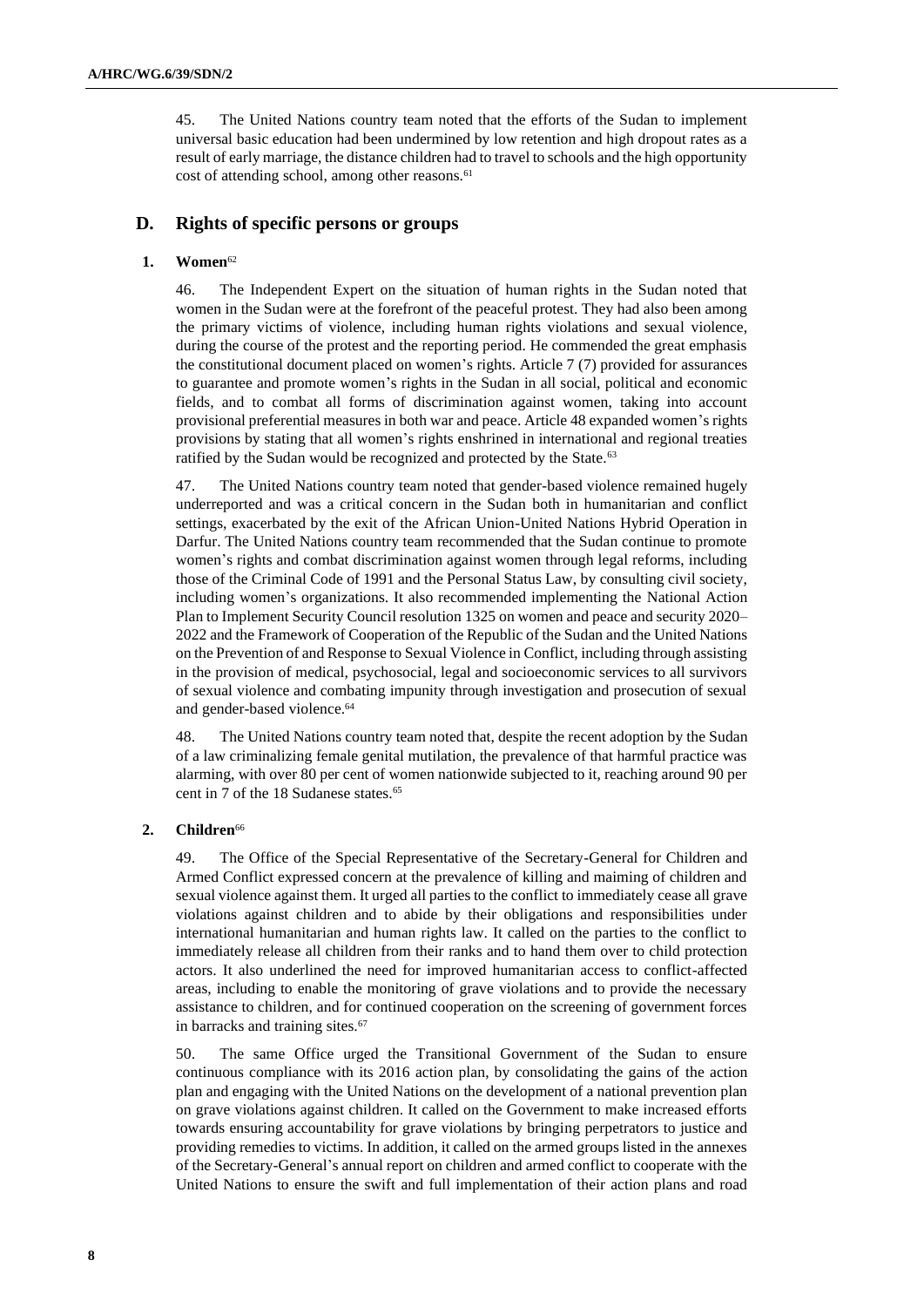maps. Furthermore, it called on the Sudan Liberation Army-Abdul Wahid to engage with the United Nations on the development of an action plan.<sup>68</sup>

#### **3. Persons with disabilities**<sup>69</sup>

51. The Committee on the Rights of Persons with Disabilities noted that the Sudan had introduced accessibility standards, through the Construction Code for newly constructed buildings and the transport system, but it was concerned that the Code was not legally binding. The Committee was also concerned about the lack of a plan or a time frame to extend accessibility standards to all areas, with legally enforceable sanctions and monitoring mechanisms, and to remove existing barriers to both infrastructure and access to information and technology. It recommended that the Sudan: (a) review its legislation to provide for the mandatory application of accessibility standards in all areas, for monitoring mechanisms and for sanctions on those who failed to apply them; (b) develop, in consultation with organizations of persons with disabilities, a comprehensive national accessibility action plan with time frames, monitoring and evaluation benchmarks; and (c) expedite the availability of materials produced in Braille, Easy Read, audio and other accessible formats.<sup>70</sup>

#### **4. Migrants, refugees, asylum seekers and internally displaced persons**<sup>71</sup>

52. The United Nations country team noted that the majority of migrants in the Sudan were in an irregular situation. Migrants in an irregular situation, including smuggled migrants, were subject to administrative detention, which could last weeks or even months, with little explanation for the detention or respect for their rights as detainees and without sufficient access to humanitarian, legal and consular support. The Sudan also attracted thousands of migrant workers from neighbouring countries, other African countries and Asia. However, only a fraction of them were able to obtain work permits due to the country's strict work permit policy; the majority remained as informal workers.<sup>72</sup>

53. UNHCR noted that refugees, like other displaced population groups, had been severely affected by the COVID-19 pandemic since March 2020 in the face of an already weak national health system with shortages of qualified staff, equipment and medication. Refugees were highly vulnerable to COVID-19 outbreaks due to overcrowding in camps and most settlement locations. The onset of the COVID-19 crisis had further exacerbated the existing economic crisis and underresourced health services. Other refugee services, such as birth registration, had been temporarily halted until preventive measures were introduced. Additionally, prolonged lockdown measures to slow the spread of the virus had further reduced income opportunities, and other basic services, such as schools, had yet to reopen.<sup>73</sup>

54. UNHCR recommended that the Government: (a) ensure access to territory and protection from refoulement to all persons who were within the jurisdiction of the Sudan and were claiming to be at risk or fearing return to their country of origin or any other country, in line with the Government's pledges; (b) reinforce the capacity of the national asylum institution to maintain access to the asylum system and set up adequate and proper referral mechanisms from all the official border points to the national asylum institution and allow UNHCR and relevant partners to continue regular border monitoring missions; (c) and ensure that all deportations were subject to judicial review and due process of law, in order to prevent refoulement, in accordance with the obligations of the Sudan under international human rights law.<sup>74</sup>

55. The Human Rights Committee recommended that the Sudan take the steps necessary to protect the rights of asylum seekers and refugees under international standards, including by ensuring that all persons seeking asylum had the right to apply for asylum, to an individualized assessment of their asylum claims, to appeal and to effective protection against non-refoulement. The Sudan should refrain from conducting, under any circumstances, collective expulsions of migrants and asylum seekers.<sup>75</sup>

56. UNHCR recommended that the Government: (a) develop a clear durable solutions strategy for internal displacement that covered security, justice, documentation and social services aspects in line with the Juba Peace Agreement and other relevant documents, with the assistance of UNHCR and the international community; and (b) ensure housing, land and property restitution, through removal of unlawful occupants and identification of alternative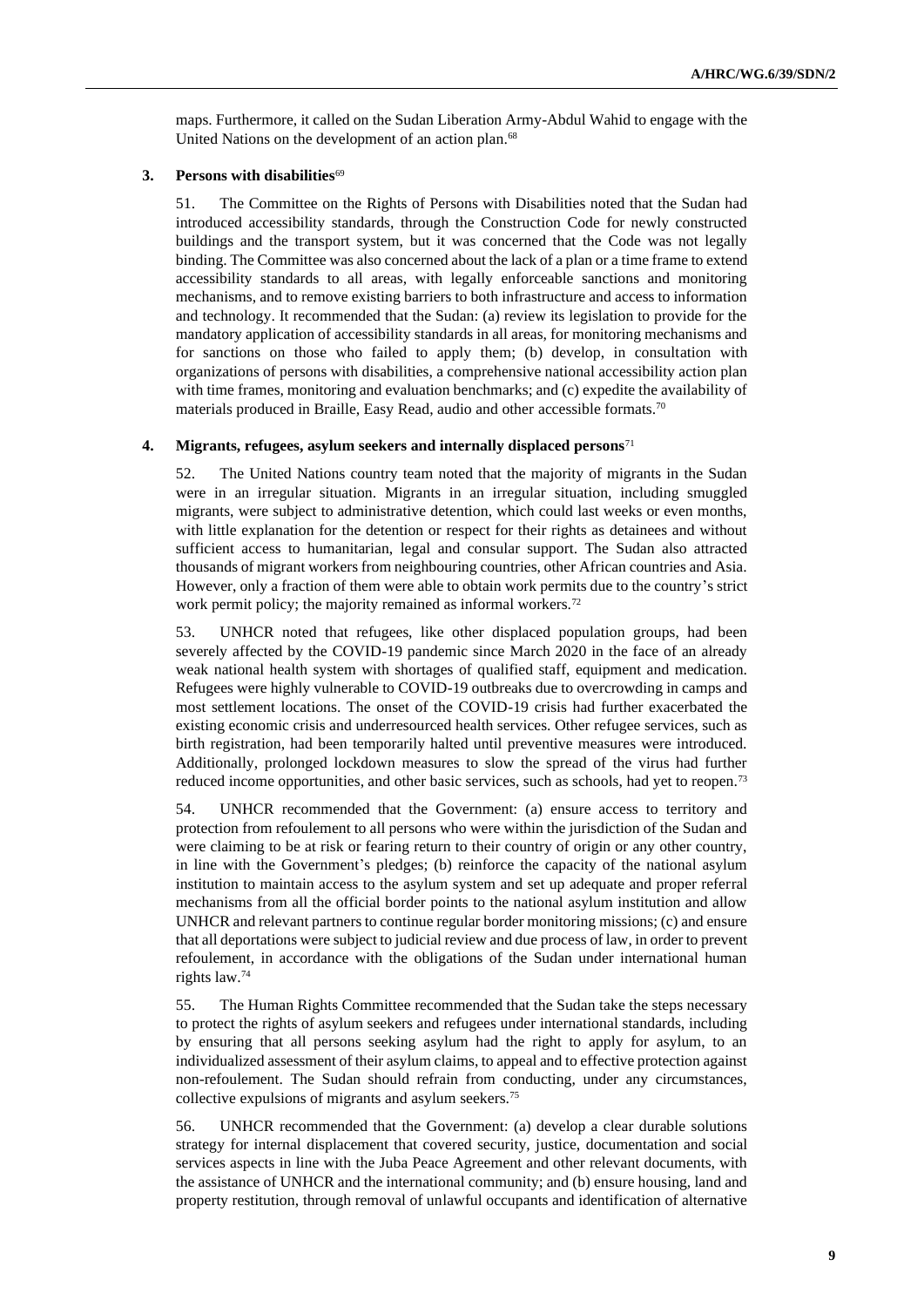arrangements, alongside compensation for housing, land and property damage/destruction. At the same time, the Government should explore options for the regularization of camps/sites, including through further investments in public infrastructure, provision of additional basic services and recognition of housing, land and property rights, to enable internally displaced persons to integrate locally in their areas of displacement.<sup>76</sup>

#### **5. Stateless persons**

57. UNHCR also recommended that the Government: (a) insert a legal safeguard in the national laws to ensure attribution of Sudanese nationality at birth if at the time of the child's birth, he or she was not granted any nationality by any other State in accordance with its laws, in line with article 6 (4) of the African Charter on the Rights and Welfare of the Child; (b) incorporate an explicit legal guarantee to ensure that any deprivation or loss of Sudanese citizenship was not permitted if the person or their relatives would thereby become stateless; and (c) facilitate access to regular and late birth registration and certification for all asylum seekers, refugees and internally displaced persons born in the Sudan to prevent statelessness arising from protracted displacement, seeking the technical assistance of UNHCR.<sup>77</sup>

#### *Notes*

- <sup>1</sup> Tables containing information on the scope of international obligations and cooperation with international human rights mechanisms and bodies for the Sudan will be available at [www.ohchr.org/EN/HRBodies/UPR/Pages/SDIndex.aspx.](https://www.ohchr.org/EN/HRBodies/UPR/Pages/SDIndex.aspx)
- <sup>2</sup> For relevant recommendations, see A/HRC/33/8, paras. 138.1–138.13, 141.20 and 141.26.
- <sup>3</sup> A/HRC/45/53, para. 85.
- <sup>4</sup> CCPR/C/SDN/CO/5, paras. 30 and 44.
- <sup>5</sup> United Nations country team submission for the universal periodic review of the Sudan, p. 15.
- <sup>6</sup> UNHCR submission for the universal periodic review of the Sudan, pp. 4–5.
- <sup>7</sup> A/HRC/45/53, para. 85.
- 8 Ibid., paras. 73–74.
- <sup>9</sup> CCPR/C/SDN/CO/5, para. 44.
- <sup>10</sup> For relevant recommendations, see A/HRC/33/8, paras. 141.14-141.19.
- <sup>11</sup> A/HRC/45/53, para. 29.
- <sup>12</sup> Ibid., para. 31.
- <sup>13</sup> Ibid., para. 86.
- <sup>14</sup> UNESCO submission for the universal periodic review of the Sudan, p. 5.
- <sup>15</sup> For relevant recommendations, see A/HRC/33/8, paras. 141.17 and 141.21.
- <sup>16</sup> CCPR/C/SDN/CO/5, paras. 14 and 16.
- <sup>17</sup> United Nations country team submission, p. 4.
- <sup>18</sup> CRPD/C/SDN/CO/1, para. 8.
- <sup>19</sup> UNHCR submission, p. 5.
- <sup>20</sup> For relevant recommendations, see A/HRC/33/8, paras. 138.33 and 138.137–138.139.
- <sup>21</sup> United Nations country team submission, p. 9.
- <sup>22</sup> For relevant recommendations, see A/HRC/33/8, paras. 141.3, 141.6 and 141.23-141.31.
- <sup>23</sup> A/HRC/42/63, para. 15.
- <sup>24</sup> OHCHR, "Sudan: UN experts call for enhanced protection of civilians, including internally displaced, in Darfur", 1 February 2021.
- <sup>25</sup> A/HRC/45/53, para. 87.
- <sup>26</sup> CCPR/C/SDN/CO/5, paras. 29–30.
- <sup>27</sup> Ibid., para. 44.
- <sup>28</sup> For relevant recommendations, see A/HRC/33/8, paras. 138.80–138.82, 140.44–140.48, 141.11 141.13 and 141.32–141.37.
- <sup>29</sup> A/HRC/45/53, para. 67.
- <sup>30</sup> Ibid.
- <sup>31</sup> Ibid., paras. 69–70.
- <sup>32</sup> Ibid., paras. 76–77.
- <sup>33</sup> Ibid., para. 86.
- <sup>34</sup> United Nations country team submission, p. 5.
- <sup>35</sup> For relevant recommendations, see A/HRC/33/8, paras. 138.20, 138.22, 138.28, 138.71, 138.89 and 138.95–138.101.
- <sup>36</sup> CCPR/C/SDN/CO/5, para. 50.
- <sup>37</sup> A/HRC/45/53, para. 41.